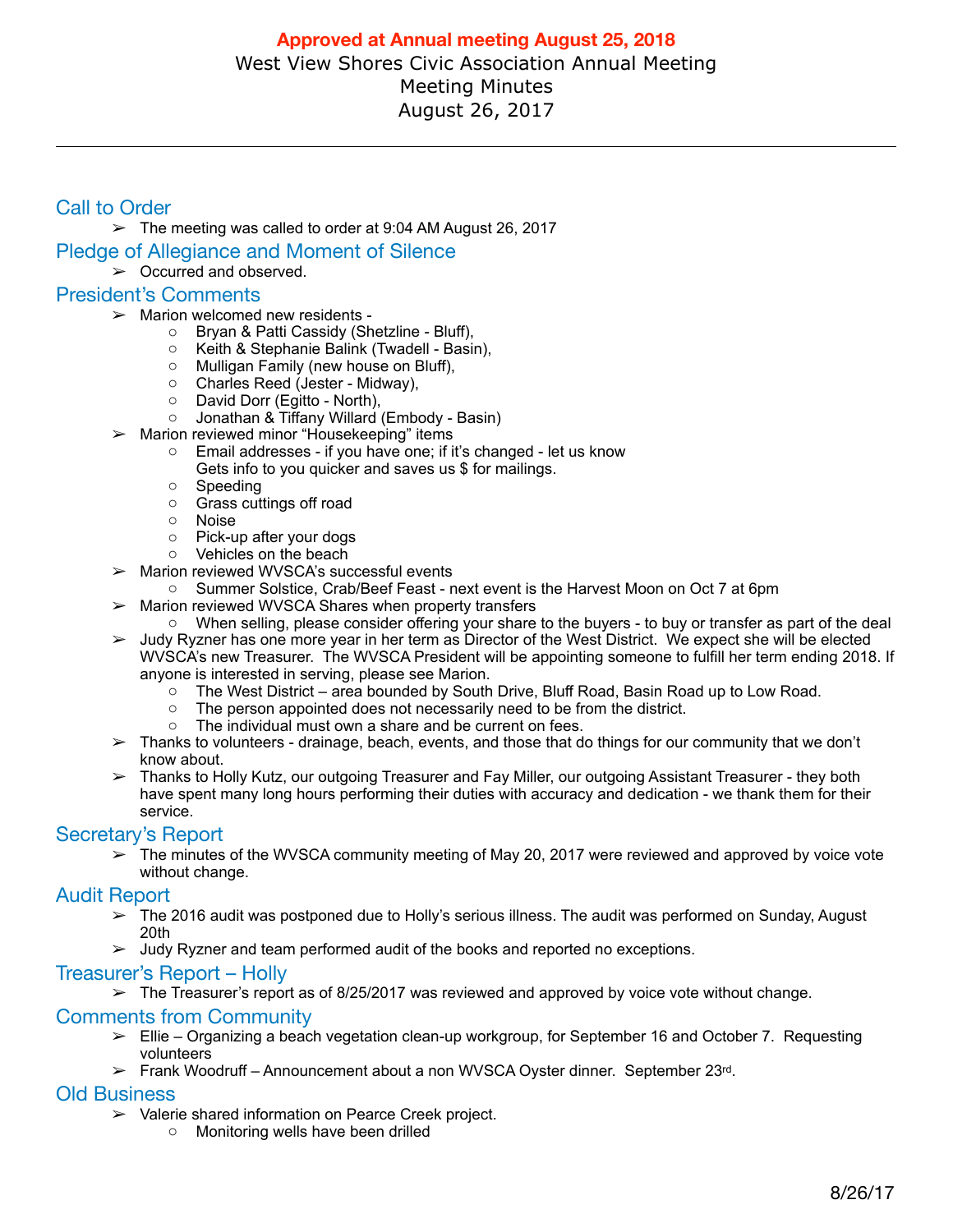- o Minor work being completed on the site
- $\circ$  Site will be closed to public until after the dredging this winter  $\circ$  Dredging will be November 2017 thru March 2018
- 
- $\circ$  Dredging will be November 2017 thru March 2018<br> $\circ$  No dredge materials will be placed at Pearce Cree No dredge materials will be placed at Pearce Creek until November 2017.
- ➢ Valerie shared information on the Cecilton Water Project
	- o All distribution lines are completed
	- o On lot work has begun in Bay View Estates
	- o Testing for portability is in process.
	- o When water is potable, fire hydrants will be functioning
	- o When water is potable, on lot work will begin in West View Shores
	- $\circ$  Earliest possible time will be week of August 28 (earlier announced plan was to begin in late September)
	- o Will focus on full time residents and snow birds first
	- $\circ$  When all work is completed for hook ups, they will come through to take care of any issues on properties making sure that everything is in order.
- o Goal is to leave the community as good as it was or better.
- $\triangleright$  Marion reviewed information on behalf the Drainage Workgroup
	- o List of Drainage projects was reviewed. Highlights:
		- Between September 2016 and August 24, 2017:
			- 31 action items have been identified
			- 16 items have been completed, on hold, or deemed not necessary<br>• of the 15 remaining items 9 can be done by community volunteers
			- of the 15 remaining items, 9 can be done by community volunteers and 6 by contractors
			- 3 of the 6 contractor items will be voted on at the Annual meeting on Saturday
		- When cooler weather arrives, we'll organize some work days and ask for volunteers from the community to help.

## New Business

- ➢ Revetment
	- $\circ$  Current status: This is an on-going worry for the community. A couple years ago, we were not allowed to do work "inside" the area (land) – rather than "outside" (water). We are reaching out to the county to renew these discussions and understand the situation.
- $\triangleright$  Drainage Maintenance
	- o D&D Lawn Service responded to RFP to inspect and clear debris from 27 inlets and outlets of our drainage system.
		- RFP asked for it be done after a heavy rain or snowfall; once a month from January thru September; and twice a month from October thru December
		- The cost for inspection only is \$50/time and the cost for inspection and servicing (clearing and removing debris) is \$150/time.
	- o Analysis of potential costs to community.
		- $\blacksquare$  On the high end, the total price could be \$3,750 for a year based on the following assumptions:
			- 1 time a month for 9 months at \$150/time=\$1,350
			- 2 times a month for 3 months at \$150/time=\$ 900
			- Estimate 10 times for heavy rain/snowfall=\$1,500
		- WVSCA community will review 2 proposed budgets options; one with \$3,000 for drainage maintenance and one without
- ➢ Review of 2018 Proposed Budget
	- o Two proposed budgets were reviewed. Both reduced fees from last year.
		- Noted that the budget is funded by WVSCA 132 developed lots, 78 undeveloped lots and 14 Bayview road participants (partial / snow service only).
	- o The proposed budgets were discussed. A Motion to keep the fees at the same rate as they were last year to include \$3,000 for the cost of the drainage maintenance, and allow the additional fees to go to capital reserve was proposed. This motion by show of share voting cards was counted and passed.
- $\geq$  Review of Capital Improvement Projects
	- o Short & Circle Drainage Project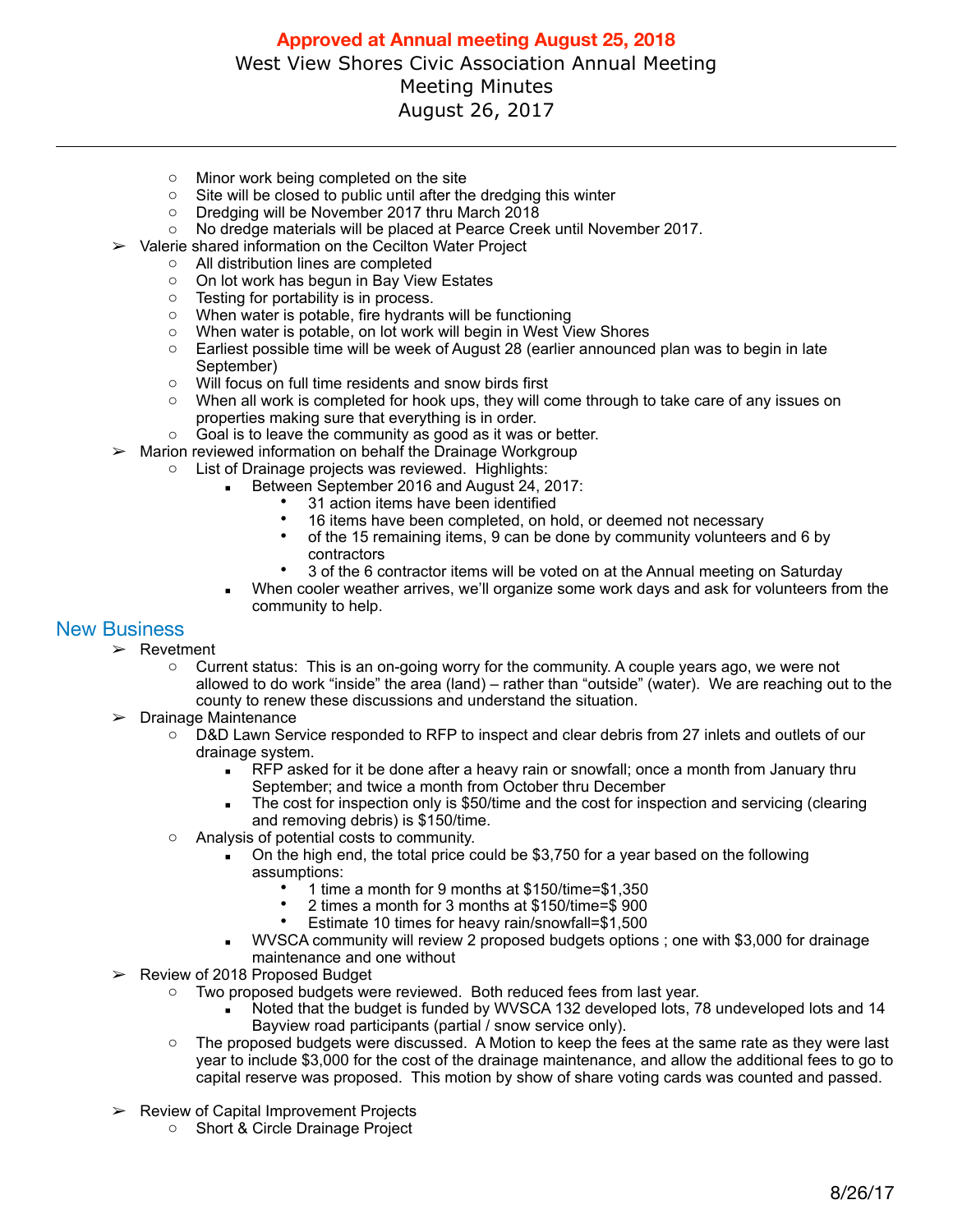- This work is proposed because the Sparks home and property along Short Road is often compromised after a rain/snow event by the amount of water coming down the hill on Circle as well as streams flowing out of the government property. There have been previous attempts by the WVSCA that have failed to direct the water away from personal property.
- An overview of the project is to:
	- improve the drainage ditch coming down the east side of Circle where it goes under Circle,
	- install 200' of drainage pipe (price 18" pipe but may need to use 12") along Short in front of Sparks' property,
	- create a movable swale for the remaining 80' to Basin,
	- improve the catch basins at either end of Short, and
	- install 2 catch basins in the new drainage pipe at 30' and 100' from corner of Short and Circle
- Brian Tuohey of Bay Area Associates responded to our request for price to complete the project. The estimated price is \$27,895.
- The project was discussed. The community posed several questions which were discussed:
	- Did we consider diverting the water to the ditch to the right of Circle drive?
		- o Extended community discussion occurred
	- What was the cost of a project about 6 years ago that installed a sponge like material?
		- o Cost is not known but believed to be several thousand dollars…and did not work.
	- Has the county approved?
		- o No
		- Why only 1 estimate?
			- $\circ$  One other contractor has declined to quote. He was unwilling to work with the community based on past experience.
	- Is there a quarantee?
		- o Contractor agrees with the approach but won't guarantee results, only his workmanship. The design is not guaranteed.
		- Will the county advise as part of the permit process?
			- o County in the past has refused to advise.
	- What is the source of the water?.
	- o All the uphill properties, road, and the "government" property to the right.
	- Does the plan address all those issues?
		- $\circ$  It is believed do so.<br> $\circ$  Discussion about the
		- Discussion about the AECOM Engineering study occurred. This study was shared with the contractor. The contractor used as advice but is not performing a part of the AECOM recommendation.
		- Any estimate of possible overage in costs?
			- $\circ$  No what is proposed would be actual quote.
- **EXECT** After discussion a Motion approve the capital expenditure and proceed with the project occurred. This motion by show of share voting cards was counted and passed with 45 votes in favor. Work will be done this fall.
- o Tractor Servicing
	- The tractor is in need of a major repair or replacement to make it safe and useable. Three options were outlined. Replace new (\$27,000), Replace Used (\$14,500), Repair (\$3,880).
	- Existing tractor is a 1986 Tractor, purchased in 1991 with 2,600 engine hours.
		- During the week of August 14th, a mechanic from Atlantic Tractor inspected tractor.
			- Mechanic believes that after a good servicing, the tractor will be in good and safe running condition – Engine has 2600 hours. Mechanic says the engine does not need to be rebuilt. Mechanic can't say when / if the engine would have a major failure.
	- total estimate, including pick-up and delivery is \$3,880.52
		- The project was discussed. The community posed several questions which were discussed:
			- Was renting considered?
				- o Yes. Cost is approximately \$500 each usage.